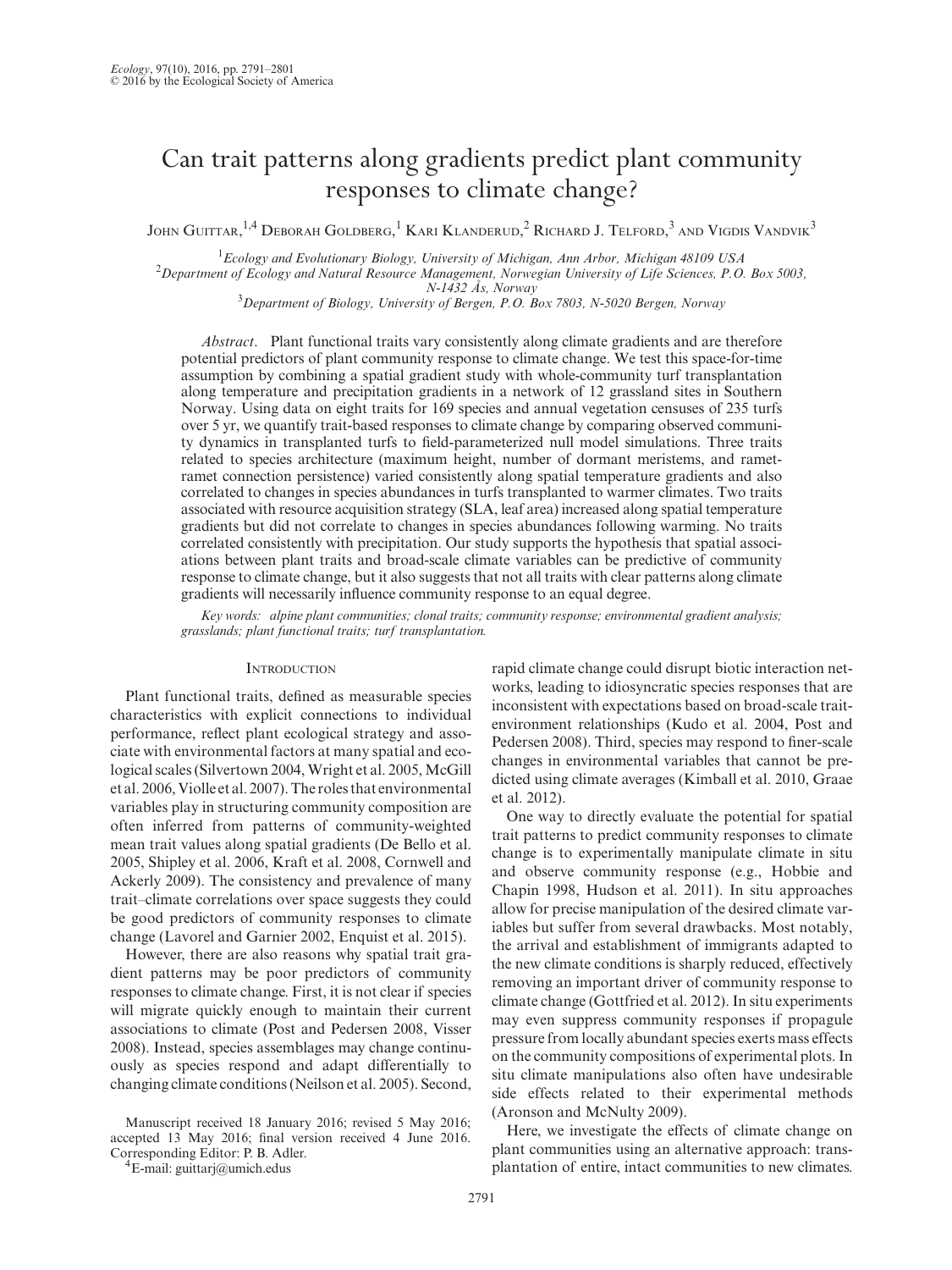Whole-community transplantation avoids the experimental artifacts of climate change manipulations, while exposing the community to immigration from species adapted to the new environment. In fact, transplantation lies at the other extreme of in situ climate manipulations: it provides a scenario in which immigration of climateadapted species is higher than would be expected in communities subject to gradual environmental change. We monitored changes in the functional composition of 235 control and transplanted turf communities over 5 yr within a network of 12 grassland sites in southern Norway. Our measures of functional composition rely on species-level averages of four commonly measured plant traits: leaf area, maximum vegetative height, seed mass, and specific leaf area (SLA), and four less commonly used traits relating to clonal growth strategy: number of offspring per parent, persistence of plant-offspring connection, rate of lateral spread, and bud number (i.e., the number of dormant meristems per ramet). Clonal traits are often overlooked as indicators of plant performance, despite their widespread prevalence and potential significance for community dynamics and ecosystem function, especially in herbaceous plant biomes like grasslands, wetlands, and tundra (Zobel et al. 2010, Cornelissen et al. 2014).

Our central goal was to test if traits with broad spatial associations to climate will also drive community responses to rapid climate change. To do this, we characterized baseline trait patterns across temperature and precipitation gradients in our system, and then determined if these traits correlated with species performance in turf communities transplanted to warmer and/or wetter conditions. The fact that turf communities were open to immigration from the surrounding vegetation necessitated a careful evaluation of our null expectations. Even under trait-neutral dynamics, natural turnover combined with the immigration and proliferation of locally abundant species leads transplanted communities to converge compositionally with local sites over time. Thus, any test for trait-mediated dynamics must measure community responses against null expectations that account for stochastic replacement and immigration. We use shifts in species abundances in control turfs to estimate stochastic replacement and immigration at each site, and then use these estimates in model simulations to generate null expectations of turf response to transplantation. Observed deviations from these null expectations are interpreted as evidence for trait-mediated interactions.

The unusual topography of southern Norway allowed us to address an additional shortcoming of most spatial gradient studies by methodologically separating temperature and precipitation as potential climate drivers. Ecological studies along climate gradients often use altitudinal transects that vary in both temperature and precipitation (Callaway et al. 2002, Djukic et al. 2010), although not always in a consistent manner (Körner 2007). This covariation makes it difficult to isolate the individual and interactive effects of temperature and precipitation and thus project how vegetation will respond to novel climates. In southern Norway, a westto-east rainfall gradient interacts with a mosaic of fjords and mountain ridges to generate high climatic heterogeneity over a small geographic area. We exploited this natural heterogeneity to establish a "climate grid" in which temperature and precipitation vary orthogonally among the 12 field sites, thereby allowing us to separate their effects and to identify potential interactions.

We use results from our gradient analysis, transplant experiment, and model simulations to address three questions: (1) What is the relative influence of spatial variation in temperature and precipitation on community trait composition? (2) Do the traits that respond to spatial climate gradients also drive community response to climate change over time? (3) What is the influence of clonal traits relative to more commonly used leaf, seed, and canopy height traits in community response to climate gradients and climate change? We expect short species with conservative resource use strategies (low SLA, low leaf area, slow lateral spread) and/or high capacity for resource integration (persistent ramet-ramet connections, more offspring per ramet, more buds per ramet) to predominate in unproductive climates (the coldest and driest sites) relative to more productive climates (the warmest and wettest sites). Our study is a rigorous experimental evaluation of the assumption that trait patterns along climate gradients reflect, and can therefore predict, how communities will respond to anthropogenic climate change.

## **METHODS**

The study area is an approximately  $500 \times 500$  km region in southern Norway with marked climatic heterogeneity (Fig. 1). Twelve grassland sites were selected with one of three mean summer temperatures (~6.0, 9.0, and 10.5°C) and one of four mean annual precipitations (~600, 1,200, 1,900, and 2,800 mm), whereas other environmental variables were relatively consistent (calcareous soil, southwest aspect, slope of about 20°, and comparable grazing and land-use history) (see Appendix S1: Table S2 for precise climate data, and Klanderud et al. 2015 for additional site details). The grasslands' short stature (usually <0.3 m at peak biomass) and shallow but thickly interwoven root and rhizome mats enabled the easy removal, transport, and replanting of 'turfs' and their attached flora to different hillsides. Each  $25 \times 25$  cm turf contained tens to hundreds of individual stems, representing 10–40 vascular plant species, with a mean canopy height of  $9 \pm 6$  cm (1 SD). In accordance with predictions that climate change will cause southern Norway to become warmer and wetter (Hanssen-Bauer et al. 2009), 40 turfs were transplanted to warmer sites, 45 turfs were transplanted to wetter sites, 30 turfs were transplanted to warmer and wetter sites, 60 control turfs were replanted at the same site, and 60 control turfs were delineated but left undisturbed. All non-local transplants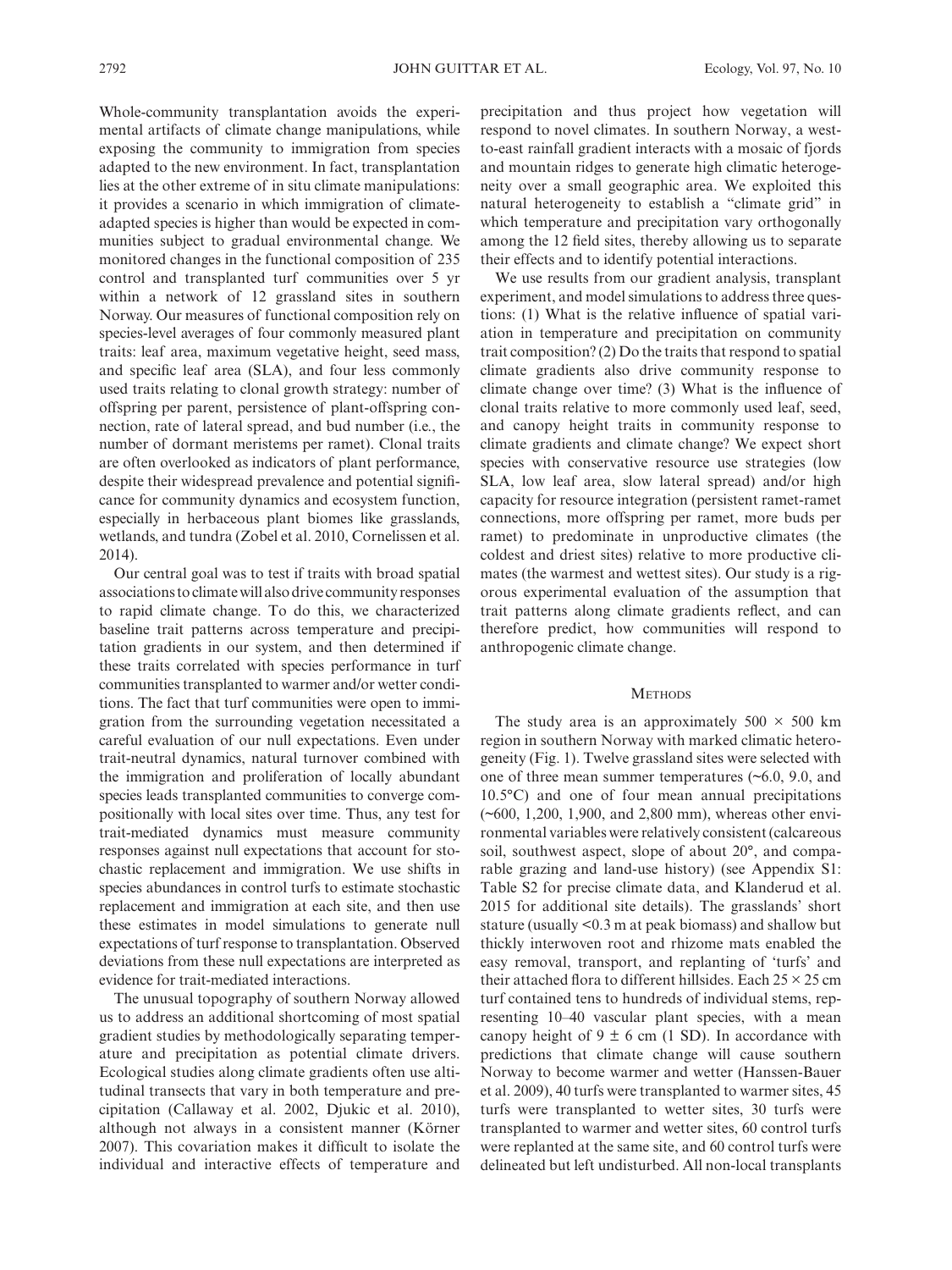

Fig. 1. Panel (A) a schematic illustration of the orthogonal nature of climate variables across experimental sites, with black arrows representing the directions of turf transplants in replicates of five. Panels (B) and (C) show the geographical locations of experimental sites in southern Norway. Symbol shapes and shadings reflect mean summer temperature levels and mean annual precipitation levels, respectively, in accordance with panel (A).

were moved one "step" warmer and/or wetter in the climate grid. Turfs were transplanted between sites in multiples of five; sample sizes differed by treatment because not all destination sites had cooler and/or drier sites to serve as turf origins (Fig. 1). For control turfs, origin and destination sites are the same site. We refer to transplant destinations as "target sites"; thus "target controls" refers to control turfs at transplant destination sites. Vascular plant turf community censuses were conducted in 2009 (before transplantation), 2011, 2012, and 2013, for a total of 928 turf community time points. Twelve turf community time points were discarded due to damaged turfs. Percent cover of each species was estimated visually with the aid of a  $5 \times 5$  cm grid. Total percent cover was allowed to fall below or exceed 100% to account for bare patches and/or overlapping species covers (mean cover in control plots across sites and years ranged from  $87 \pm 25\%$  to  $127 \pm 30\%$ ).

## *Trait data*

We built a custom database containing values for up to eight traits for the 169 species present in our turf communities from across the climate grid. Woody seedlings and unidentifiable individuals represented 1.1% total cover and were discarded. We used four common traits: leaf area  $(mm^2)$ , SLA  $(m^2/kg)$ , maximum potential canopy height (m), and seed mass (mg), and four traits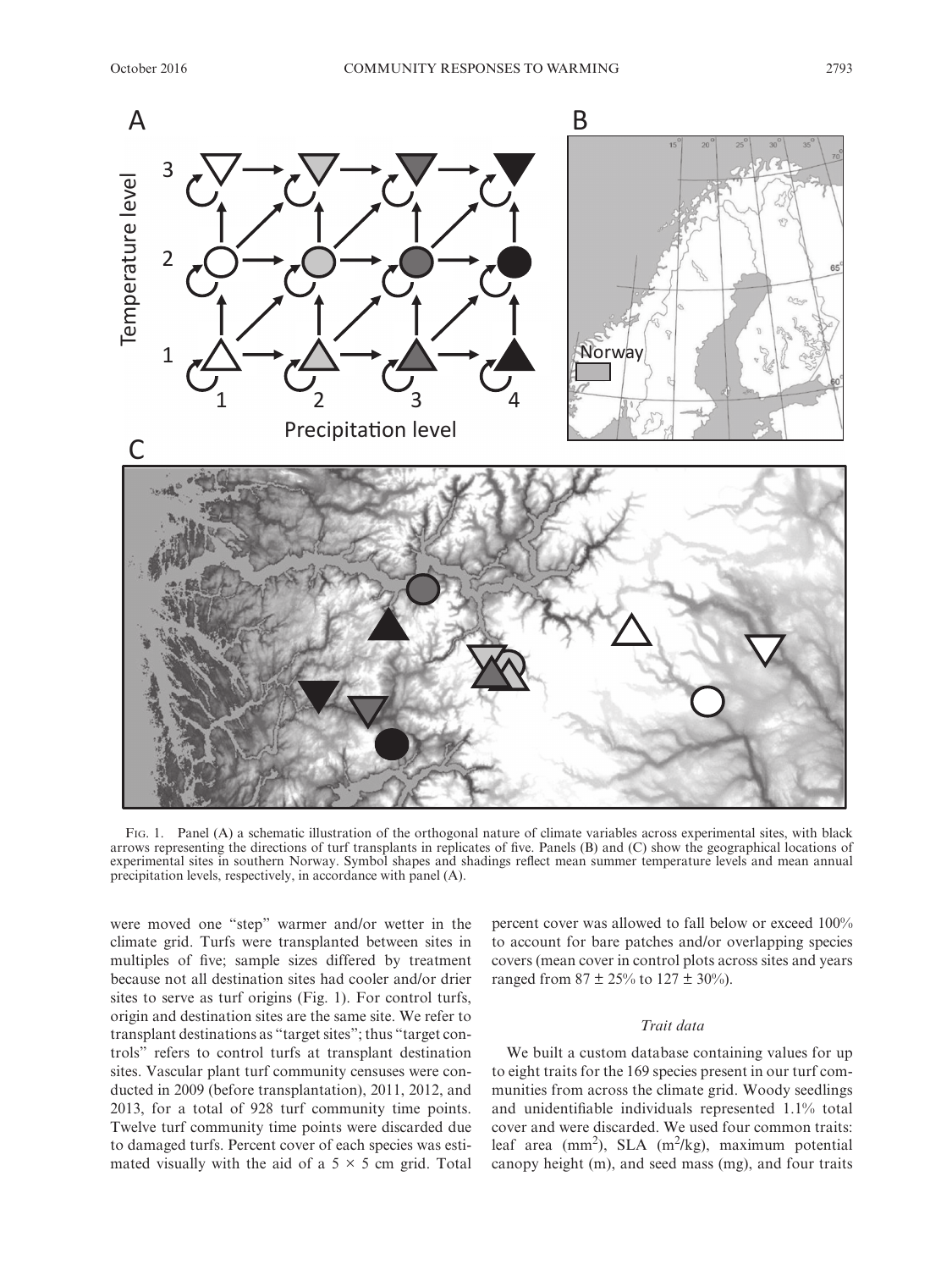relating to clonal growth: number of offspring per parent per year (1 or  $\geq$ 2), persistence of plant–offspring connection (<2 or  $\geq$ 2 yr), rate of lateral spread ( $\leq$ 1 or  $>$ 1 cm/ yr), and bud number, i.e., the prevalence of aboveground and belowground dormant meristems. Leaf area and SLA were estimated using a combination of field data and data from the LEDA online trait database (Kleyer et al. 2008). Our field data derive from ~1,200 leaves collected in the summer of 2012 for which SLA and leaf area were calculated using established protocols (Cornelissen et al. 2003). We used Pearson correlations to assess the extent to which LEDA species trait values matched field gathered trait values (SLA:  $\rho = 0.69$ ; leaf area:  $ρ = 0.73$ ). Maximum potential height data were mined from Lid and Lid (2007). We drew seed mass data from the Seed Information Database (Royal Botanic Gardens Kew 2014). All continuous trait values were log-transformed. Clonal trait data were extracted from the CLO-PLA database (Klimešová and De Bello 2009) and, except for bud number, transformed from categorical to binary metrics to simplify statistical analysis. For bud number, species were assigned a score of 0 (no buds) to 8 (dozens of buds) based on estimates from Klimešová and De Bello (2009). Data on individual traits represented 140–164 species (84–99% of total cover). Eight species (3.9% total cover) were identifiable only to genus but treated as species in downstream analyses. For these species, trait values were either measured in the field (SLA, leaf area), estimated by taking the median trait values of locally present congeners (seed mass, maximum height, clonal traits), or left blank. Species names and their trait values are provided in Appendix S1. Only two of 28 pairwise comparisons of species trait values were significantly correlated (SLA and bud number, SLA and connection persistence; see Appendix S1: Table S1).

#### *Community analyses*

We quantified differences in species composition using Bray–Curtis dissimilarity. Community weighted means (CWMs) were used to quantify differences in functional composition. We used species-level trait values in these calculations; thus, changes in CWM reflect changes in species composition, not trait plasticity. A CWM is calculated by averaging the values of a trait for all species in a community, weighted by their abundance (here, percent cover). For lateral spread, connection persistence, and offspring per ramet, CWMs reflected the proportion of the community with the higher value category (≥2 offspring per parent, ≥2 yr connection persistence, or >1 cm/yr lateral spread). Pre-transplant (2009) turf CWMs were regressed onto temperature and precipitation site means to assess community trait patterns in environmental space. We used AIC values to identify the combination of predictors (temperature, precipitation, and their interaction) that yielded the abundanceweighted multiple linear regression model with the best

fit. For a deeper investigation of species-level variation in community composition of our system see Klanderud et al. (2015).

We quantified community change as shifts in dissimilarity over time between a turf and its target site controls. Each site had five undisturbed controls and five controls replanted nearby which enabled us to test for the effects of transplantation per se. Dissimilarity in species composition among undisturbed controls was only statistically different  $(P < 0.05)$  from the mean dissimilarity between undisturbed and replanted controls in five of 48 of turf community time points, indicating that transplantation per se did not noticeably affect species composition. Thus, in some analyses, replanted controls and undisturbed controls are combined to increase the control group sample size to ten per site.

## *Null model rationale and process*

We used simulations to generate null expectations of turf community responses to transplantation, and then determined when observed community responses deviated from these null expectations. Our model is similar in principle to stochastic models of species abundances using Hubbell's (2001) neutral local community model but is applied to a smaller spatial scale. For each step in the model, an individual is randomly removed from the turf community and either replaced with a randomly selected offspring from the same turf community (with probability 1 *− m*), or replaced with a randomly selected offspring from the site-level community (with probability *m*). Each step is a "replacement event." The site-level community is conceptually equivalent to Hubbell's "metacommunity," and is defined as the net composition of the ten control turfs present at each site. The model has two parameters: replacement rate (*d*), the number of replacement events that occur between consecutive years, and immigration rate (*m*), the probability that replacements are drawn from the site-level community pool as opposed to from within the turf-level community pool (see next section for parameter estimation). Even though turfs are only  $25 \times 25$  cm in size, we expected within-turf recruitment to be high because most species in our system exhibit clonal growth (Klimešová and De Bello 2009), and most new stems are vegetative outgrowths from extant genets rather than seed germination events (A. Berge, K. Klanderud, V. Vandvik *unpublished data*).

Our model differs from Hubbell's community model in three important ways. First, rather than using births and deaths of individuals to quantify demographic changes, which would be impractical to measure in our predominantly clonal system, we use increases and decreases in percent cover units. Second, we relax the assumption of zero-sum replacement and instead force simulated percent cover to match observed percent cover in each year of the experiment. Third, we allow site-level communities, i.e., the source pools for migrants entering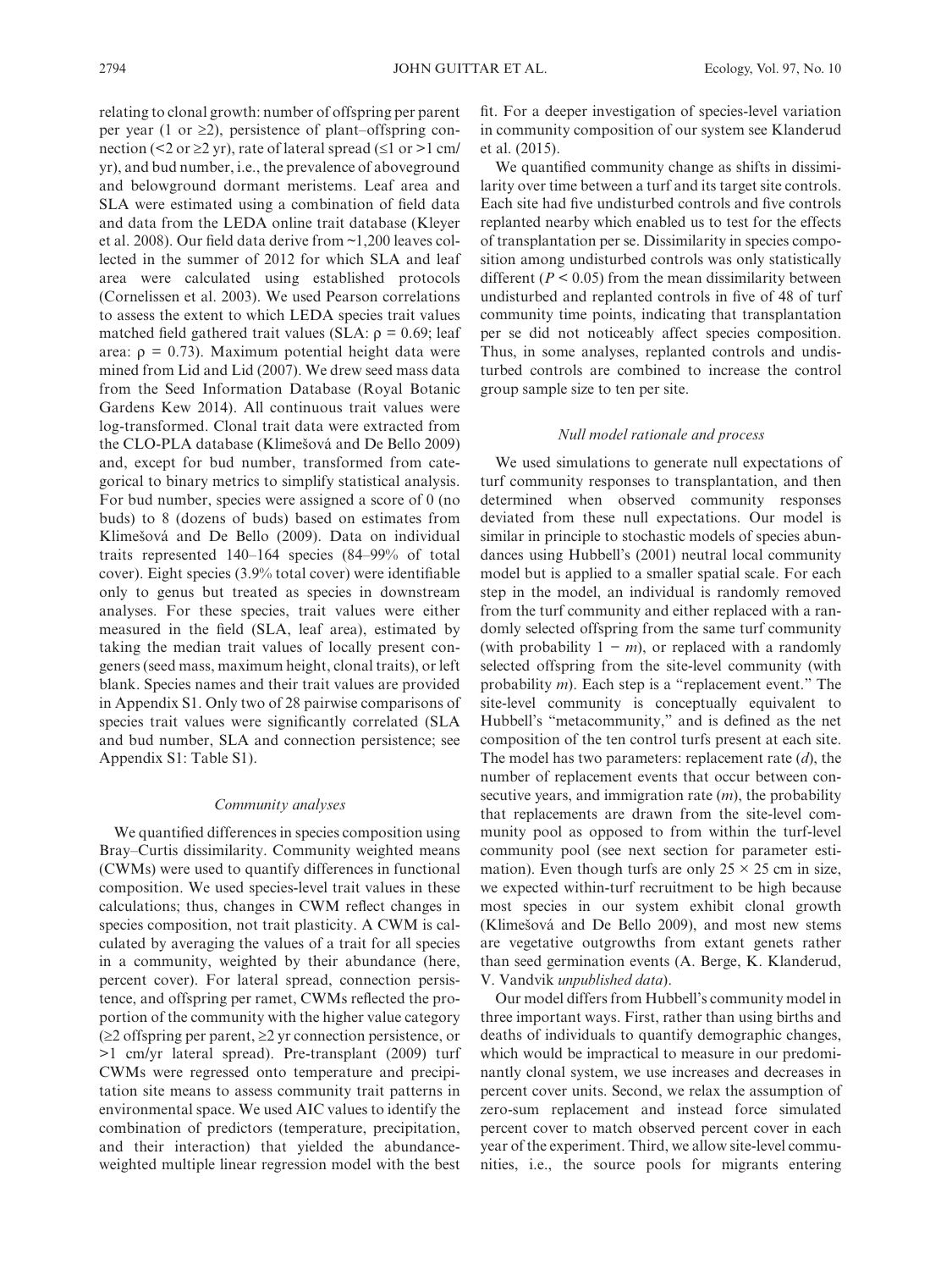We simulated community dynamics from 2009 to 2013 on an individual turf basis, calculating species and trait dissimilarities to target site controls each year. Compositional changes in each turf were simulated 100 times and the resulting values were averaged. Simulation data for 2010 were not presented because field observations do not exist for that year. Paired *t* tests were used to determine when observed and simulated null expectations differed significantly.

# *Estimating model parameters*

We used community census data from our control turfs to estimate replacement rate (*d*) and immigration rate (*m*) at each site. We set *d* equal to half the sum of differences in species covers in control turfs between years at each site. We divided by two because each replacement event constitutes two shifts in species covers, one increase and one decrease. Values of *d* ranged from 19.7 to 37.4. Our method of estimating *d* ignores self-replacement and thus likely underestimates actual replacement rates; however, a visual inspection of model fit under a broad range of parameter values illustrates that our results are robust to moderate increases in replacement rate (Appendix S1: Fig. S3). Furthermore, it should be noted that any potential underestimates in replacement rates do not affect estimates of immigration rates.

We estimated *m* using a Bayesian approach based on shifts in species abundances in the five replanted control turfs at each site over three consecutive years (2011– 2013), assuming neutral dynamics. The net composition of the five undisturbed control turfs at each site was used as the site-level community. The expected cover  $\lambda$  of species *i* in a turf community at time *t* is formally defined as

$$
\lambda_{i,t} = J_{t-1}[(1-m)\times C_{i,t-1} + m\times P_{i,t-1}]
$$

where  $J_{t-1}$  is the total cover of the turf community in the previous year,  $C_{i,t-1}$  is the relative abundance of species *i* in the turf community the previous year,  $P_{i,t-1}$  is the relative abundance of the species in the site-level community at time *t*, and *m* is the immigration parameter. The percent cover  $y$ , rounded to the nearest whole number, of species *i* in turf community at time *t* was modeled assuming

# $y_{i}$ <sup>*t*</sup> ∼Poisson( $λ_{i}$ <sup>*t*</sup>).

We gave *m* a uniform prior with a range from 0 to 1. We also explored using an informed prior (*m* < 0.5) based on the expected predominance of clonal growth and

within-turf recruitment, but this led to identical results and was dropped. We fit the model using MCMC implemented in JAGS 3.4.0 (Plummer 2003). We ran JAGS through the R package R2jags (Su and Yajima 2015). For each model fit, we ran three chains, used a burn-in of 1,000 iterations, and chose initial values in different regions of parameter space. We confirmed model convergence using Gelman-Rubin diagnostics (Brooks and Gelman 1998). We assessed overall model fit by regressing mean posterior estimates for percent cover on observed data ( $R^2$ =0.63). (See Appendix S1: Table S2 for parameter estimates.) For a deeper exploration of how a Bayesian approach can be used to fit a trait-neutral model of community change to time series data see Mutshinda et al. (2008).

#### **RESULTS**

Community weighted means of leaf area, SLA, maximum height, and lateral spread increased with temperature along spatial gradients, and CWM values of bud number and connection persistence decreased with temperature along spatial gradients (Table 1, Fig. 2). In three of the eight traits, the best-fit weighted multiple linear regression model included precipitation as a predictor variable, but the coefficient of the precipitation variable itself was never significantly different from 0. The interaction of temperature and precipitation had a significant effect on SLA. Exponential curves with increasing temperature fit bud number and connection persistence patterns better than linear ones, reflecting stronger responses in the colder part of the climate grid (Fig. 2). Based on these associations, we limited our analysis of trait convergence in transplanted turfs over time to the six traits with spatial associations to temperature, and to turfs transplanted to warmer climates.

Species and trait compositions of transplanted turfs converged towards target site controls over time, with the magnitude of convergence increasing with initial dissimilarity (Fig. 3). Rates of convergence in species composition only exceeded null model predictions that accounted for random replacement by local immigrants in 2011 (Fig. 4). In contrast, rates of convergence in maximum height, bud number, and connection persistence consistently exceeded null model predictions (Fig. 4). These deviations from null expectations were driven by responses across many species rather than responses in just a few of the most abundant taxa (Appendix S1: Fig. S4). Site-level climate data confirm that transplanted turfs experienced consistently warmer temperatures as intended (Appendix S1: Figs. S1, S2).

#### **DISCUSSION**

Our study uses observational and experimental data to test the assumption that traits with broad-scale associations to climate in space are predictive of plant community response to climate change in time. This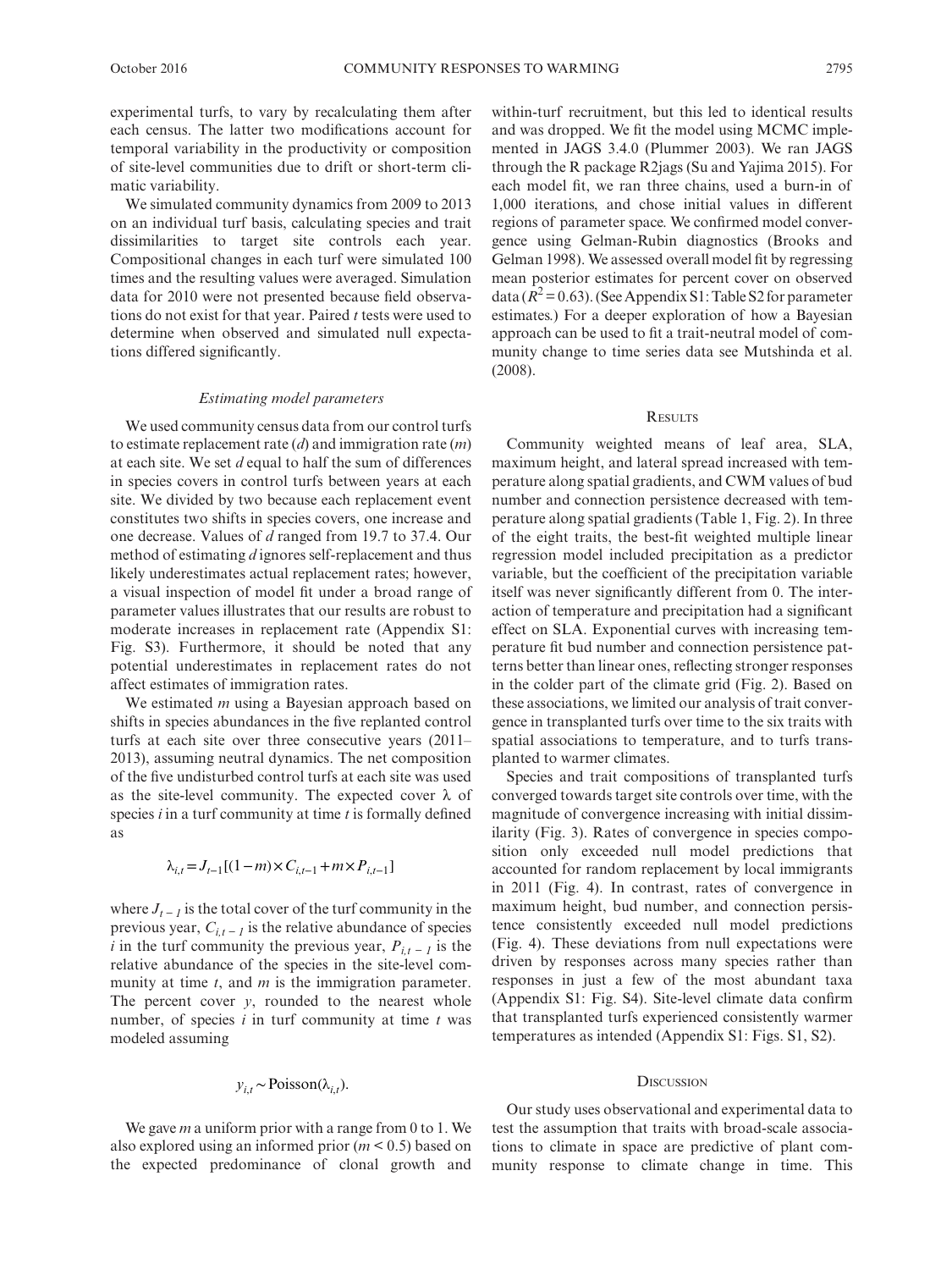| Trait              | Variable             | Estimate | <b>SE</b> | $t$ statistic | $P$ -value |
|--------------------|----------------------|----------|-----------|---------------|------------|
| Bud number         | $exp(-Temp)$         | 118.15   | 52.83     | 2.24          | 0.049      |
| Lat. spread        | Temp                 | 0.04     | 0.01      | 2.50          | 0.031      |
| Leaf area          | Temp                 | 0.05     | 0.01      | 3.83          | 0.004      |
|                    | Precip               | < 0.01   | < 0.01    | $-1.50$       | 0.167      |
| Max. height        | Temp                 | 0.05     | 0.01      | 4.26          | 0.002      |
| Offspring          | (none)               |          |           |               |            |
| Persistence        | $exp(-Temp)$         | 109.14   | 19.28     | 5.66          | < 0.001    |
| Seed mass          | (none)               |          |           |               |            |
| Specific leaf area | Temp                 | 0.02     | 0.00      | 5.35          | < 0.001    |
|                    | Precip               | < 0.01   | < 0.01    | $-1.24$       | 0.251      |
|                    | Temp $\times$ Precip | < 0.01   | < 0.01    | 2.48          | 0.038      |

Table 1. Summary statistics for best-fit weighted linear models for each trait.

*Notes:* Summary statistics for best-fit weighted multiple linear regression models for each trait using mean summer temperature, mean annual precipitation, and their interaction as potential predictor variables, weighted by the sample size at each site (*N* ranges from 10 to 25). Model fit was determined using AIC values. For bud number and connection persistence, exponentially transforming the temperature axis resulted in better model fit. Turf-level community weighted trait means and significant regressions are shown in Fig. 2.

space-for-time assumption is supported when using three traits related to species architecture, but not supported when using three traits related to species resource use strategy. Our results underscore the importance of using ecologically relevant traits when making predictions of community response, and suggest that in our grassland system, architectural traits may exert more influence on initial species response to rapid warming than the more commonly used growth-related traits.

#### *Trait patterns along climate gradients*

Despite the large range in both mean summer temperature and annual precipitation across sites, CWMs trended only with temperature. The lack of functional turnover over a nearly 2,500 mm/yr increase in precipitation is surprising given the consistent directional turnover in species composition along both temperature and precipitation gradients in our system (Klanderud et al. 2015), underscoring the fact that species turnover does not always beget functional turnover (Hooper et al. 2002). This finding contrasts with plant trait patterns found elsewhere over narrower ranges of precipitation (Fonseca et al. 2000, Wright et al. 2005). A lack of precipitation effects could occur if soil moisture is similar at all sites and/or not limiting at any sites, however this seems unlikely given the large range in mean annual precipitation and the otherwise similar site abiotic conditions. Regardless of the mechanism, the implication is that functional shifts in these grasslands are likely to occur in response to changes in temperature, not precipitation.

The consistent shifts in CWMs with increasing temperature in our system signify shifts in plant ecological strategy. Increases in leaf area, SLA, and the rate of lateral spread with temperature suggest a shift from slowgrowing stress-tolerant species to fast-growing species with acquisitive resource use strategies (Sterck et al. 2006,

Rusch et al. 2011). Also increasing with temperature are maximum height, duration of connection persistence, and bud number, three traits related to plant architecture. The increase in CWMs of maximum height may reflect a tradeoff in the ability to compete for light at warm sites amenable to growth and the ability to tolerate wind stress and freezing temperatures at the coldest sites (Westoby 1998, Falster and Westoby 2003). Higher CWMs of bud number and connection persistence at the coldest sites may reflect an increased importance of resource integration and/or recovery from disturbances (Klimešová and Klimes 2007), although we see no obvious reasons why resources would be patchier and/or disturbances more common at the coldest sites. Our results highlight the need to better understand the functional roles of these understudied clonal traits and their roles in organizing grassland species along gradients.

#### *Community responses to warming*

The central goal of this study was to test the hypothesis that trait–climate relationships over space are predictive of temporal community response to climate change in time, a common assumption in climate change research. Of the six traits with significant trends with temperature in space, maximum height, bud number, and connection persistence—three traits related to species architecture associated consistently with turf community response to warming in time. The large deviation in maximum height from neutral expectations may have resulted from competition for light being more intense in more productive, warmer conditions, and taller species preempting access to light, shading out competitors, and earning disproportionate returns due to size-asymmetric competition (Schwinning and Weiner 1998). Species with fewer buds and reduced connection persistence succeeded disproportionately following warming, suggesting that the development and maintenance of buds and ramet-ramet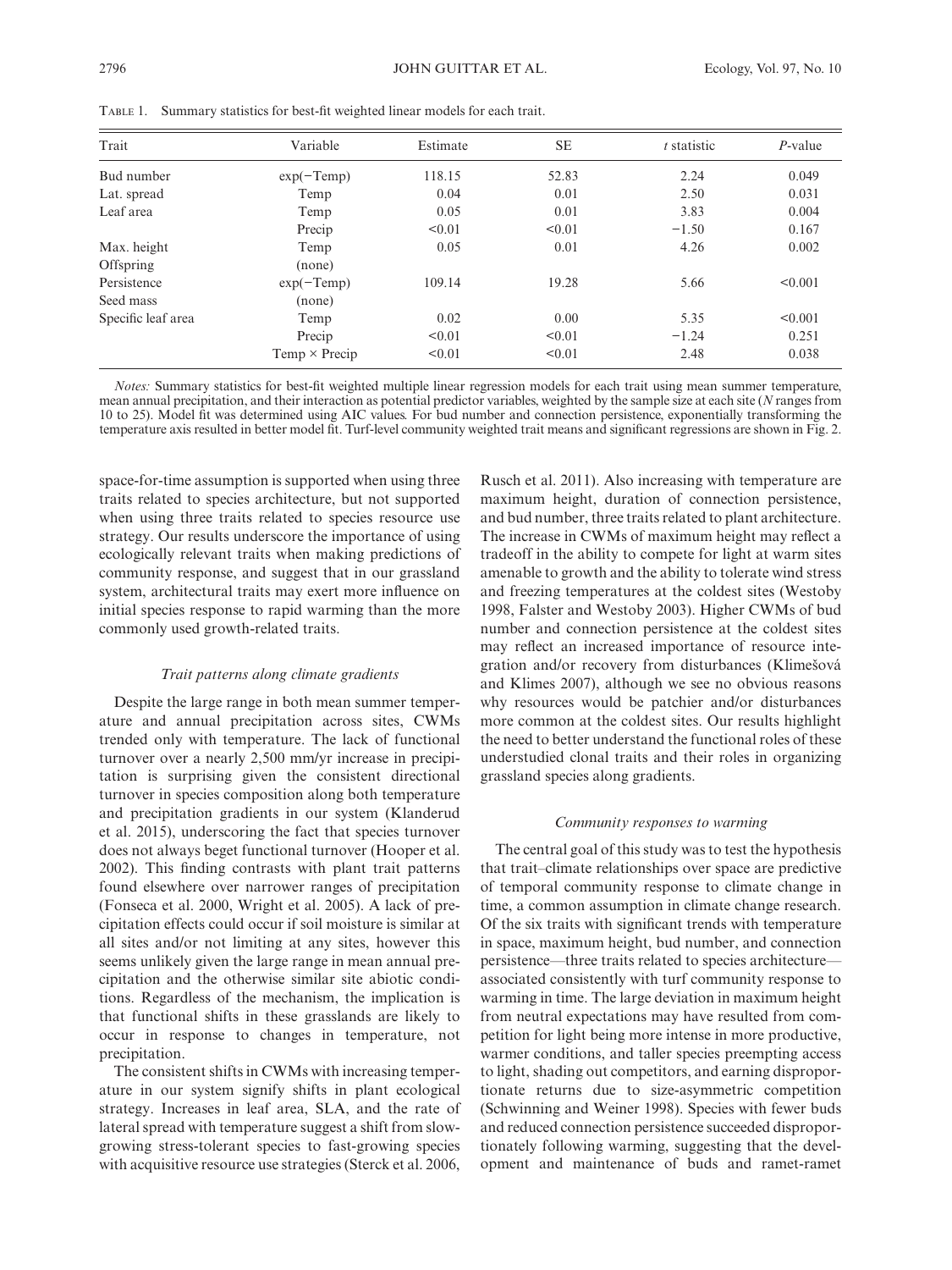

Fig. 2. Community weighted trait means (CWMs) of turfs before transplantation along natural gradients of mean summer temperature (left) and mean annual precipitation (right). CWMs are aggregated by site (*N* ranges from 10 to 25). Vertical lines show ±1 SD. Symbol shapes and shadings reflect temperature and precipitation levels, respectively, in accordance with Fig. 1A. Best-fit lines are shown as solid lines when trait-gradient relationships are significant; for simplicity, trend lines represent univariate regressions, even if multivariate regressions led to higher AIC values. The interactive effects of temperature and precipitation on specific leaf area (SLA) is shown using three trend lines (~3°C: dotted, ~6°C: dashed, ~9°C: dot-dashed). CWMs in seed mass and offspring per ramet did not exhibit significant trends along temperature or precipitation gradients and are therefore omitted. See Table 1 for model summary statistics.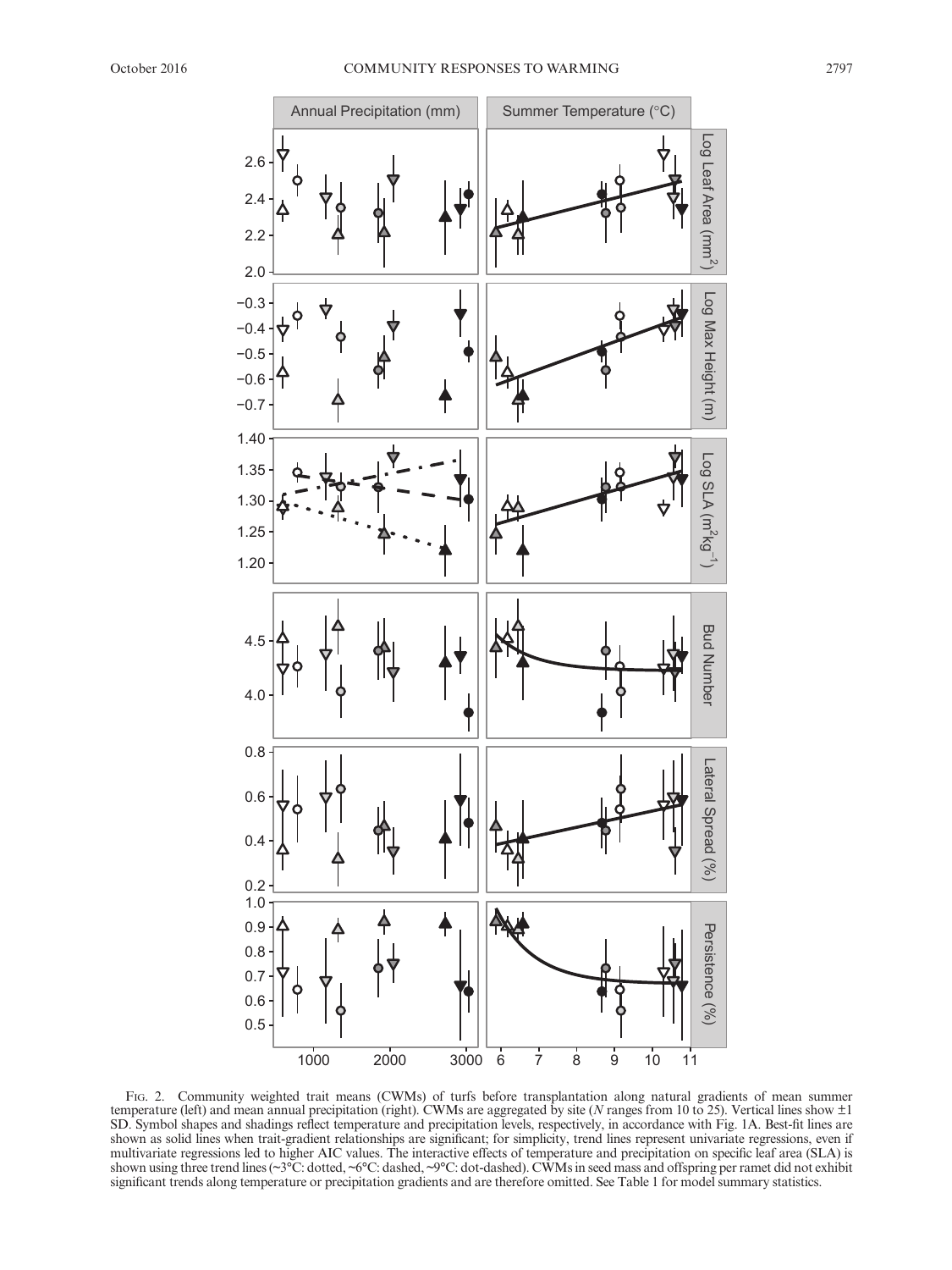

Fig. 3. Changes in dissimilarity of turfs transplanted to warmer climates and target site controls from 2009 to 2013. The *x*-axis shows Bray–Curtis dissimilarity between turfs and the centroids of their control turfs in 2009; the *y*-axis shows how that dissimilarity changed by 2013. Each symbol represents a turf community. Grey crosses represent control turfs; black circles represent transplanted turfs. Dissimilarity was calculated using Bray–Curtis distance for species composition (top left panel) or Euclidian distance of community weighted means (all remaining panels). Symbols below zero on the *y*-axis reflect turf communities that converged compositionally towards target controls, whereas communities above zero on the *y*-axis diverged compositionally. Dashed vertical lines are placed at 50% of mean dissimilarity among controls as an approximation of natural community stochasticity. Grey ellipses represent 95% confidence intervals of the centroids of control turf dissimilarities.

connections, which are thought to support new ramets under stressful conditions (Klimešová and Klimes 2007), comes at a cost when conditions are more amenable to growth. That CWMs of architectural traits deviated from neutral expectations of community response while CWMs of growth-related traits (SLA, leaf area, lateral spread) did not, despite showing strong trends along spatial temperature gradients, is unexpected and interesting. Perhaps, the capacity for rapid growth is not useful to new ramets vying for resources in grassland communities already packed with established individuals (but see: Wildová et al. 2007). Alternatively, SLA and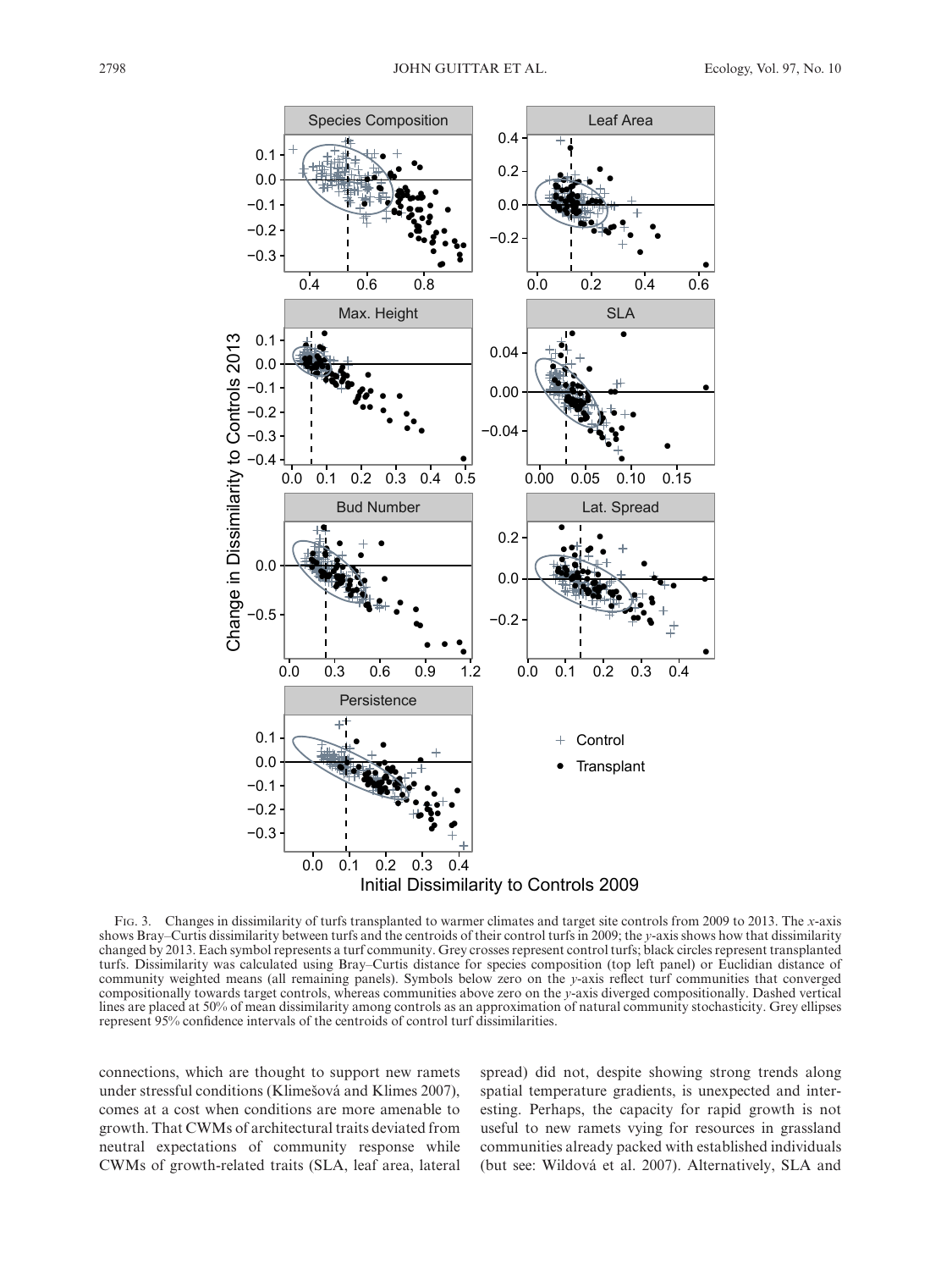

Fig. 4. Mean trait dissimilarities of transplanted turf communities and target controls from 2009 to 2013. Solid lines represent observed field data. Dashed lines represent simulated null expectations based on the means of 100 null model simulation runs. Dotted lines represent mean dissimilarity among control turfs within sites. Null model simulations use estimates of replacement and immigration rates derived from our field data (see *Methods*). Error bars show 95% confidence intervals. Statistical differences between observed and simulated community weighted means are shown when  $P < 0.05$  (\*).

leaf area may be poor predictors of growth in herbaceous species with photosynthetic stems. The strong responses of clonal traits to changes in temperature highlight the need for more emphasis on clonal traits in studies of community response to climate change and herbaceous community assembly in general.

Defining null expectations was challenging given the lack of standard practices of how to model demographic stochasticity in predominantly clonal systems (Eriksson 1994). Traditionally, demographic analyses rely on population numbers and vital rates, but the concepts of individuals, populations, births, and deaths break down in clonal, modular organisms. For instance, ramet number is impractical to measure and may not be demographically meaningful for graminoids that form hummocks with clumps of stems (e.g., *Festuca ovina*), nor is it possible to distinguish individuals in forbs with sprawling aboveground stems with adventitious roots (e.g., *Veronica*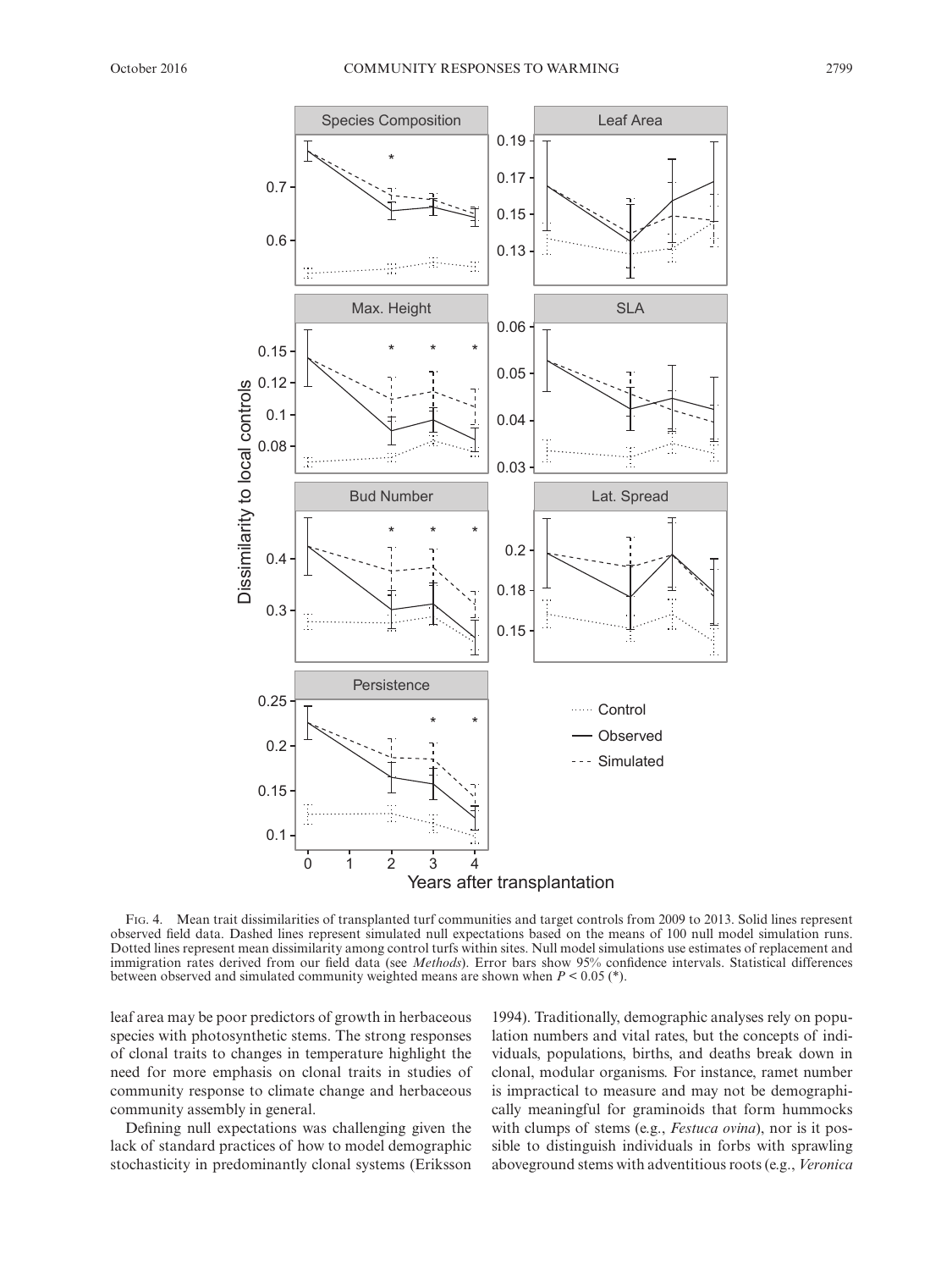*biflora*), or species that divide via root splitting which results in fragmentation just below the litter layer (e.g., *Cerastium alpinum*). Our decision to simulate demographic changes using percent cover units therefore has both practical and conceptual appeal. The drawback, however, is that percent cover is sensitive to factors that are not demographically significant, such as variation in phenological stage among individuals, species, and sampling times, and thus may inaccurately reflect shifts in abundance between years. Nevertheless, our approach generates explicit null expectations of community response to perturbation while accounting for demographic stochasticity, annual variation in community-level composition, and the realities of dispersal limitation in a predominantly clonal system.

## *Conclusions and future directions*

Using patterns in CWMs along environmental gradients to forecast community response to climate change is an intuitively appealing approach. Our study provides qualified support for such an approach: three of the six traits with spatial associations to temperature in our system associated significantly with species success following transplantation to warmer climates. Evidently, spatial associations between plant traits and broad-scale climate variables can be predictive of community response to climate change but are not always so.

Our results shed some light on how our system could respond to climate change in the coming decades. Despite high rates of annual turnover, without gaps created by disturbances, virtually all replacement stems are clonal outgrowths of extant genets rather than new seedlings (Bullock et al. 1995, A. Berge, K. Klanderud, V. Vandvik, *unpublished data*). Thus, the potential for community change is largely limited by the prevalence of gaps and the proportion of species in the seed rain that are immigrants rather than local species. Once established, warmeradapted immigrants will likely proliferate vegetatively, outcompeting species adapted to cooler temperatures (Olsen et al. 2016). Our approach and conclusions underscore the importance of accounting for stochasticity and immigration when making predictions of community response (Tilman 2004, Shipley et al. 2011). Future studies should consider the effects of dispersal limitation on short-term transient responses, and how disturbances and dispersal limitation will affect long-term equilibrium responses. Predictions of "extinction debts" and "immigration credits" in the field of habitat distribution modeling are an important step in the right direction (Dirnböck and Dullinger 2004), but could be developed further by considering how and when traits modulate species interactions.

#### **ACKNOWLEDGMENTS**

We thank the Norwegian Research Council (SEEDCLIM, project 184912, KLIMAFORSK programme), NSF GRFP (JLG; Grant Number: 1256260), and Norge-Amerika Foreningen for funding. We thank Jitka Klimešová for advice relating to clonal traits, Emily Farrer for help on developing the Bayesian null model, Hannah Reses and Izzie Tween for assistance in the lab, and the SEEDclim team for technical and emotional support.

#### Literature Cited

- Aronson, E. L., and S. G. McNulty. 2009. Appropriate experimental ecosystem warming methods by ecosystem, objective, and practicality. Agricultural and Forest Meteorology 149:1791–1799.
- Brooks, S. P. B., and A. G. Gelman. 1998. General methods for monitoring convergence of iterative simulations. Journal of Computational and Graphical Statistics 7:434–455.
- Bullock, J., B. Hill, J. Silvertown, and M. Sutton. 1995. Gap colonization as a source of grassland community change: effects of gap size and grazing on the rate and mode of colonization by different species. Oikos 2:273–282.
- Callaway, R., R. Brooker, and P. Choler. 2002. Positive interactions among alpine plants increase with stress. Nature 417:844–848.
- Cornelissen, J. H. C., Y.-B. Song, F.-H. Yu, and M. Dong. 2014. Plant traits and ecosystem effects of clonality: a new research agenda. Annals of Botany 114:369–376.
- Cornelissen, J., et al. 2003. A handbook of protocols for standardised and easy measurement of plant functional traits worldwide. Australian Journal of Botany 51:335–380.
- Cornwell, W., and D. Ackerly. 2009. Community assembly and shifts in plant trait distributions across an environmental gradient in coastal California. Ecological Monographs 79:109–126.
- De Bello, F., J. Lepš, and M. T. Sebastià. 2005. Predictive value of plant traits to grazing along a climatic gradient in the Mediterranean. Journal of Applied Ecology 42:824–833.
- Dirnböck, T., and S. Dullinger. 2004. Habitat distribution models, spatial autocorrelation, functional traits and dispersal capacity of alpine plant species. Journal of Vegetation Science 15:77–84.
- Djukic, I., F. Zehetner, A. Mentler, and M. Gerzabek. 2010. Microbial community composition and activity in different Alpine vegetation zones. Soil Biology and Biochemistry 42:155–161.
- Enquist, B. J., J. Norberg, S. P. Bonser, C. Violle, C. T. Webb, A. Henderson, L. L. Sloat, and V. M. Savage. 2015. Scaling from traits to ecosystems: developing a general Trait Driver Theory via integrating trait-based and metabolic scaling theories. Advances in Ecological Research 52:249–318.
- Eriksson, O. 1994. Stochastic population dynamics of clonal plants: numerical experiments with ramet and genet models. Ecological Research 9:257–268.
- Falster, D. S., and M. Westoby. 2003. Plant height and evolutionary games. Trends in Ecology and Evolution 18:337–343.
- Fonseca, C. R., J. M. Overton, B. Collins, and M. Westoby. 2000. Shifts in trait-combinations along rainfall and phosphorus gradients. Journal of Ecology 88:964–977.
- Gottfried, M., et al. 2012. Continent-wide response of mountain vegetation to climate change. Nature Climate Change 2:111–115.
- Graae, B. J., et al. 2012. On the use of weather data in ecological studies along altitudinal and latitudinal gradients. Oikos 121:3–19.
- Hanssen-Bauer, I., et al. 2009. Klima i Norge 2100, Bakgrunnsmateriale til NOU Klimatilpassin, Norsk Klimasenter, September 2009, Oslo, Norway.
- Hobbie, S. E., and F. S. Chapin III. 1998. The response of tundra plant biomass, aboveground production, nitrogen, and CO2 flux to experimental warming. Ecology 79:1526–1544.